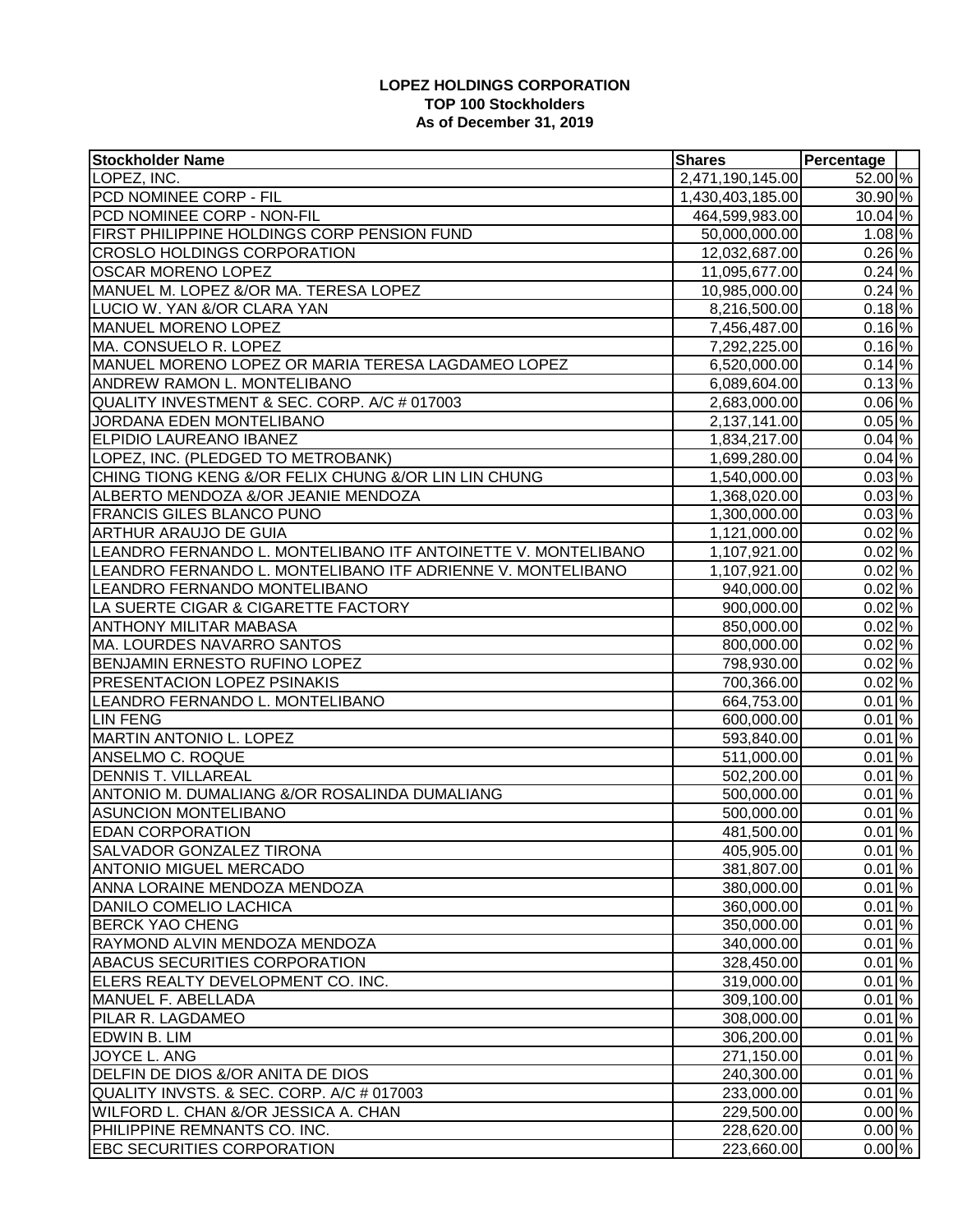| PERLA RAYOS DEL SOL CATAHAN                         | 210,000.00 | $0.00\%$            |
|-----------------------------------------------------|------------|---------------------|
| <b>MA. NICOLE LOPEZ</b>                             | 205,000.00 | $0.00\%$            |
| <b>VICTORIA DUCA</b>                                | 200,000.00 | $0.00\%$            |
| FEDERICO S. OLIVEROS JR.                            | 200,000.00 | $0.00\%$            |
| <b>FELIPE S. YALONG</b>                             | 200,000.00 | $0.00\%$            |
| <b>DEE LIAN LIAN LIM</b>                            | 200,000.00 | $0.00\%$            |
| AMADO P. LIM &/OR HEIDE N. DY                       | 195,000.00 | $0.00\%$            |
| MIGUEL ERNESTO L. LOPEZ                             | 192,300.00 | 0.00%               |
| R. COYIUTO SECURITIES, INC.                         | 192,100.00 | $0.00\%$            |
| ALFREDO ARCEO CRUZ                                  | 190,000.00 | $0.00\%$            |
| DAVID GO SECURITIES CORPORATION                     | 187,620.00 | $0.00\%$            |
| <b>B.P. INSURANCE AGENCY, INC.</b>                  | 165,000.00 | $0.00\%$            |
| MANTES INSURANCE TRADERS INC.                       | 165,000.00 | 0.00%               |
| NICOLAS D. CRUZ                                     | 160,000.00 | $0.00\%$            |
| JESUS P. GARCIA SR.                                 | 156,520.00 | $0.00\%$            |
| <b>EDUARDO G. VACA</b>                              | 154,000.00 | $0.00\%$            |
| MOTORTRADE NATIONWIDE CORPORATION                   | 150,000.00 | 0.00%               |
| ANGELA CRISTINA R. LOPEZ                            | 149,000.00 | $0.00\%$            |
| <b>ROLAND GUZMAN</b>                                | 142,450.00 | $0.00\%$            |
| <b>SERGIO OSMENA III</b>                            | 138,945.00 | $0.00\%$            |
| <b>LIM TAY</b>                                      | 137,500.00 | 0.00%               |
| <b>BENPRES CORPORATION</b>                          | 136,125.00 | $0.00\%$            |
| <b>CREME INVESTMENT CORPORATION</b>                 | 136,125.00 | $0.00\%$            |
| <b>J. XAVIER GONZALES</b>                           | 132,301.00 | $\overline{0.00}$ % |
| ANGELA MARIA T. LOPEZ                               | 131,362.00 | $0.00\%$            |
| <b>CRAIG AWAD</b>                                   | 128,800.00 | 0.00%               |
| MICHAEL C. GUY                                      | 127,500.00 | $0.00\%$            |
| <b>SUSANA TAN</b>                                   | 123,200.00 | $0.00\%$            |
| OSCAR LOPEZ &/OR CONSUELO LOPEZ                     | 121,900.00 | $0.00\%$            |
| <b>CHARLIE CHANTE</b>                               | 120,000.00 | 0.00%               |
| CHING TIONG KENG &/OR CYNTHIA D. CHING              | 120,000.00 | $0.00\%$            |
| <b>MARIANO K. TAN</b>                               | 115,500.00 | $0.00\%$            |
| AGUSTIN G. TIU                                      | 112,800.00 | $0.00\%$            |
| <b>REMEDIOS M. BORROMEO</b>                         | 110,500.00 | $0.00\%$            |
| <b>ENRIQUE IMAMURA QUIASON</b>                      | 110,181.00 | 0.00%               |
| SMS DEVELOPMENT CORP.                               | 110,000.00 | $0.00\%$            |
| <b>LAM CHING CHOR</b>                               | 110,000.00 | $0.00\%$            |
| JFELISA LIU YU                                      | 110,000.00 | $0.00\%$            |
| FRANCISCO K. ONG OR LINA D. ONG                     | 110,000.00 | $0.00\%$            |
| MARY MARGARET GRACE CHAN                            | 110,000.00 | 0.00%               |
| <b>ENRIQUE DOMINIC MIGUEL C. SOLA</b>               | 110,000.00 | $0.00\%$            |
| <b>VIRGINIA D. SEANGIO</b>                          | 110,000.00 | $0.00\%$            |
| <b>LUISA COLI</b>                                   | 108,200.00 | $0.00\%$            |
| RODOLFO GUMATAY MENDOZA &/OR ALBINA MENDOZA MENDOZA | 103,000.00 | $\overline{0.00}$ % |
| JOHN T. LAO                                         | 100,000.00 | $0.00\%$            |
| JOHN B. MEANY                                       | 100,000.00 | $0.00\%$            |
| <b>UCPB SECURITIES, INC.</b>                        | 100,000.00 | $0.00\%$            |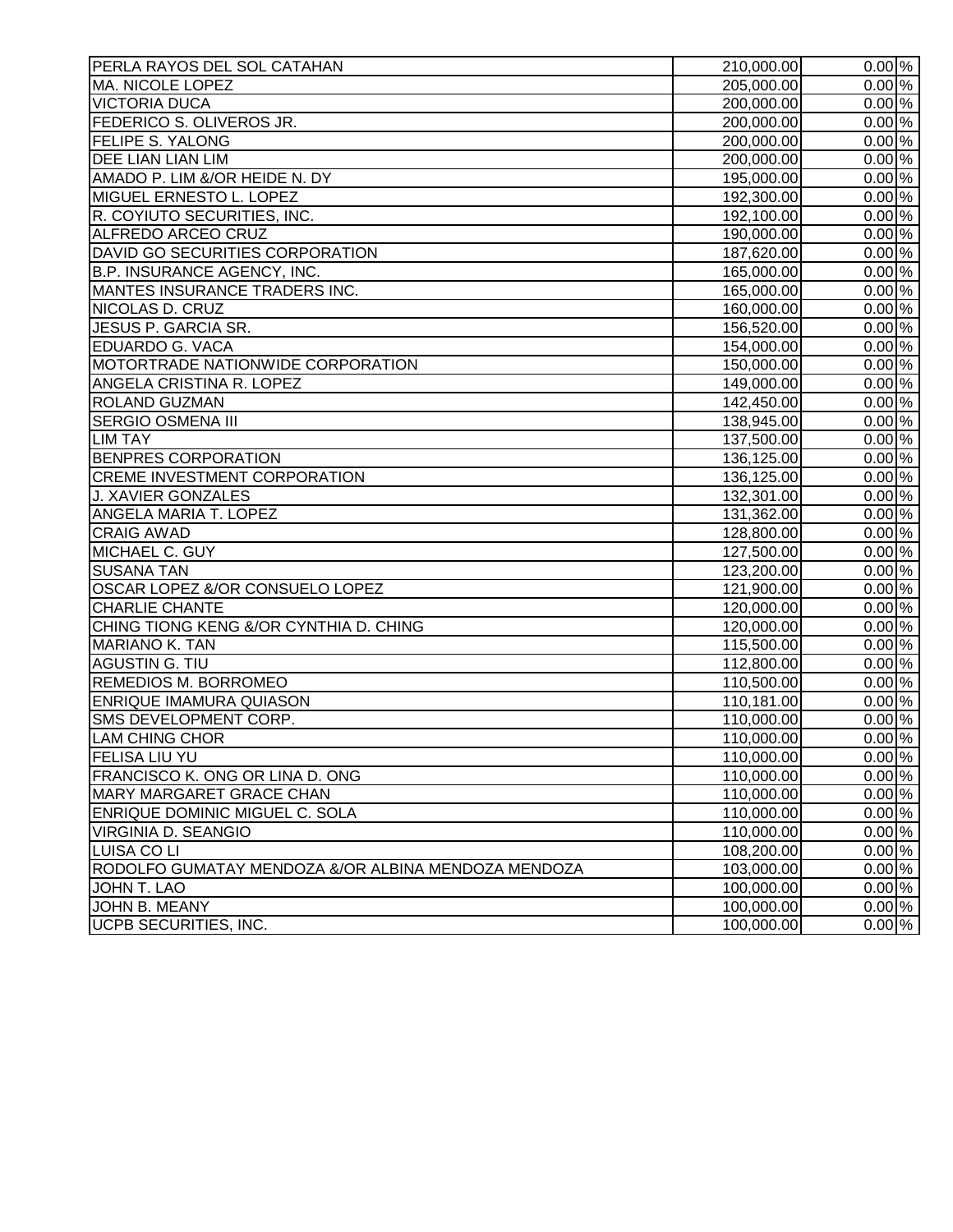## **OUTSTANDING BALANCES FOR A SPECIFIC COMPANY Company Code - LPZ000000000 - LOPEZ HOLDINGS CORPORATION**

**Business Date: December 27, 2019**

| <b>BP NAME</b>                                                | <b>HOLDING</b> |
|---------------------------------------------------------------|----------------|
| PAPA SECURITIES CORPORATION                                   | 315,329,588    |
| PHILIPPINE EQUITY PARTNERS, INC.                              | 216,688,329    |
| DEUTSCHE BANK MANILA-CLIENTS A/C                              | 206,089,301    |
| CITIBANK N.A.                                                 | 200,399,984    |
| HDI SECURITIES, INC.                                          | 81,284,810     |
| THE HONGKONG AND SHANGHAI BANKING CORP. LTD. - CLIENTS' ACCT. | 79,863,429     |
| <b>BDO SECURITIES CORPORATION</b>                             | 73,501,620     |
| AB CAPITAL SECURITIES, INC.                                   | 70,129,832     |
| COL Financial Group, Inc.                                     | 56,694,021     |
| <b>BANCO DE ORO - TRUST BANKING GROUP</b>                     | 54,616,355     |
| SUMMIT SECURITIES, INC.                                       | 52,470,933     |
| DAVID GO SECURITIES CORP.                                     | 45,196,350     |
| <b>STANDARD CHARTERED BANK</b>                                | 45,037,265     |
| MERCANTILE SECURITIES CORP.                                   | 41,783,850     |
| <b>BPI SECURITIES CORPORATION</b>                             | 36,144,409     |
| TOWER SECURITIES, INC.                                        | 34,438,634     |
| MAYBANK ATR KIM ENG SECURITIES, INC.                          | 29,582,273     |
| F. YAP SECURITIES, INC.                                       | 24,105,964     |
| FIRST ORIENT SECURITIES, INC.                                 | 23,640,652     |
| MDR SECURITIES, INC.                                          | 23,144,975     |
| YAO & ZIALCITA, INC.                                          | 16,084,936     |
| SB EQUITIES, INC.                                             | 13,998,999     |
| <b>ABACUS SECURITIES CORPORATION</b>                          | 12,726,369     |
| THE HONGKONG AND SHANGHAI BANKING CORP. LTD. - CLIENTS' ACCT. | 12,709,300     |
| KING'S POWER SECURITIES, INC.                                 | 12,408,900     |
| E. CHUA CHIACO SECURITIES, INC.                               | 12,326,700     |
| STANDARD SECURITIES CORPORATION                               | 12,134,170     |
| ANSALDO, GODINEZ & CO., INC.                                  | 11,951,190     |
| <b>GOVERNMENT SERVICE INSURANCE SYSTEM</b>                    | 9,940,400      |
| <b>SOLAR SECURITIES, INC.</b>                                 | 9,619,076      |
| FIRST METRO SECURITIES BROKERAGE CORP.                        | 9,534,170      |
| <b>IGC SECURITIES INC.</b>                                    | 8,175,615      |
| TRITON SECURITIES CORP.                                       | 7,450,810      |
| RCBC SECURITIES, INC.                                         | 6,287,576      |
| EVERGREEN STOCK BROKERAGE & SEC., INC.                        | 5,275,610      |
| R. NUBLA SECURITIES, INC.                                     | 4,804,280      |
| <b>QUALITY INVESTMENTS &amp; SECURITIES CORPORATION</b>       | 4,434,452      |
| IMPERIAL, DE GUZMAN, ABALOS & CO., INC.                       | 4,168,719      |
| R. COYIUTO SECURITIES, INC.                                   | 3,908,475      |
| BELSON SECURITIES, INC.                                       | 3,826,217      |
| MERIDIAN SECURITIES, INC.                                     | 3,557,867      |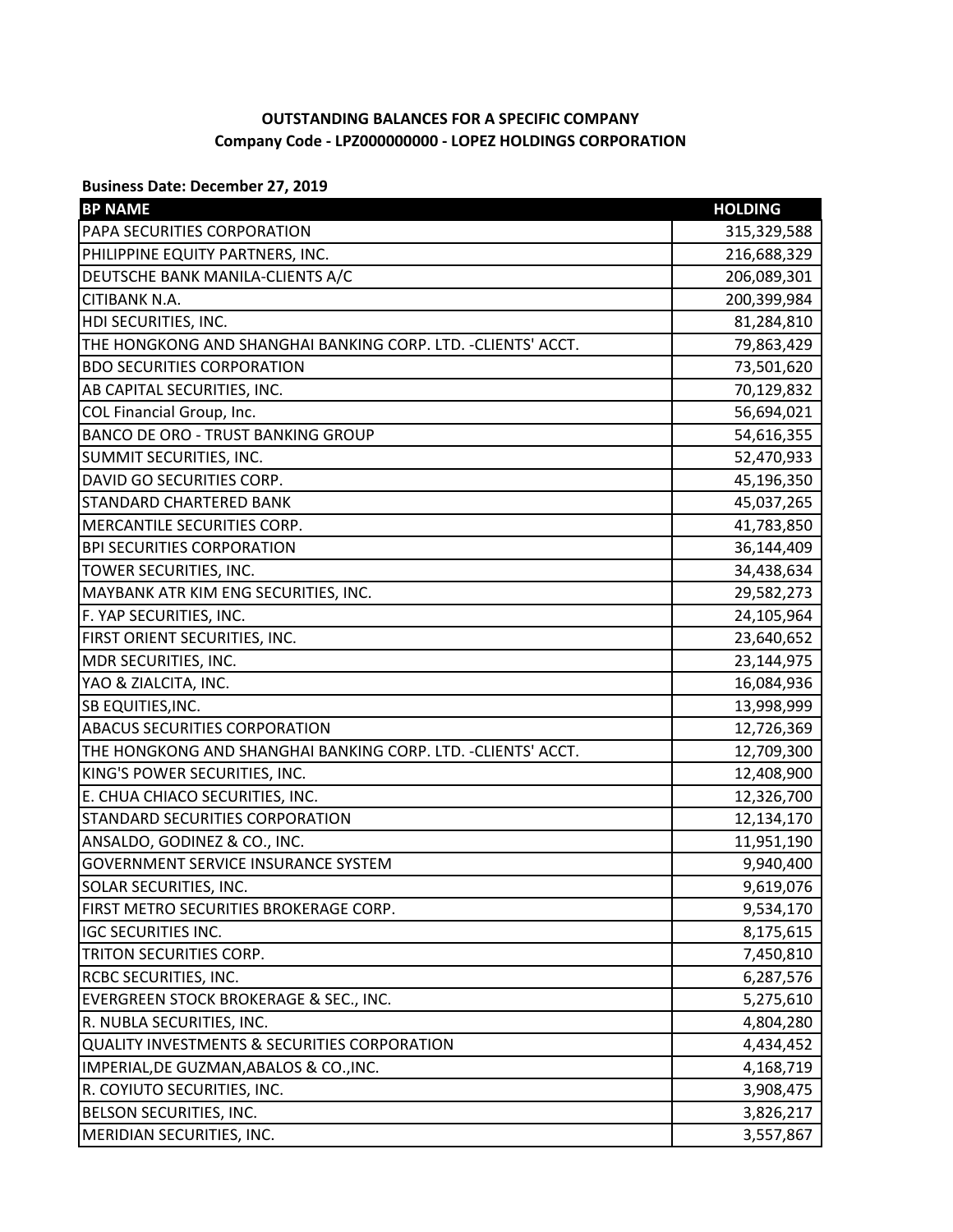| CTS GLOBAL EQUITY GROUP, INC.                                             | 3,315,020          |
|---------------------------------------------------------------------------|--------------------|
| <b>GUILD SECURITIES, INC.</b>                                             | 3,308,251          |
| NEW WORLD SECURITIES CO., INC.                                            | 3,245,019          |
| <b>SOCIAL SECURITY SYSTEM</b>                                             | 3,026,100          |
| PHILSTOCKS FINANCIAL INC                                                  | 2,877,266          |
| AP SECURITIES INCORPORATED                                                | 2,712,699          |
| A & A SECURITIES, INC.                                                    | 2,340,020          |
| S.J. ROXAS & CO., INC.                                                    | 2,243,457          |
| EASTERN SECURITIES DEVELOPMENT CORPORATION                                | 2,234,931          |
| <b>GOLDSTAR SECURITIES, INC.</b>                                          | 2,145,000          |
| YU & COMPANY, INC.                                                        | 2,097,790          |
| REGINA CAPITAL DEVELOPMENT CORPORATION                                    | 2,056,927          |
| MARIAN SECURITIES, INC.                                                   | 2,000,000          |
| SARANGANI SECURITIES, INC.                                                | 1,819,917          |
| ALPHA SECURITIES CORP.                                                    | 1,808,340          |
| PREMIUM SECURITIES, INC.                                                  | 1,800,780          |
| <b>BDO NOMURA SECURITIES INC</b>                                          | 1,683,456          |
| CHINA BANKING CORPORATION - TRUST GROUP                                   | 1,614,400          |
| PNB SECURITIES, INC.                                                      | 1,421,570          |
| <b>GLOBALINKS SECURITIES &amp; STOCKS, INC.</b>                           | 1,334,431          |
| WEALTH SECURITIES, INC.                                                   | 1,218,845          |
| AURORA SECURITIES, INC.                                                   | 1,094,090          |
| G.D. TAN & COMPANY, INC.                                                  | 1,074,990          |
| UCPB SECURITIES, INC.                                                     | 1,008,219          |
| AB CAPITAL & INVESTMENT CORP. - TRUST & INVESTMENT DIV.                   | 895,700            |
| OPTIMUM SECURITIES CORPORATION                                            | 889,698            |
| AAA SOUTHEAST EQUITIES, INCORPORATED                                      | 870,920            |
| SALISBURY BKT SECURITIES CORPORATION                                      | 854,900            |
| JSG SECURITIES, INC.                                                      | 787,100            |
| LUCKY SECURITIES, INC.                                                    | 779,530            |
| UNICAPITAL SECURITIES INC.                                                | 744,348            |
| TANSENGCO & CO., INC.                                                     | 737,200            |
| INVESTORS SECURITIES, INC,                                                | 684,090            |
| SunSecurities, Inc.                                                       | 684,000            |
| CHINA BANK SECURITIES CORPORATION                                         | 680,646            |
| TRI-STATE SECURITIES, INC.                                                | 653,100            |
| MANDARIN SECURITIES CORPORATION                                           | 585,140            |
| PAN ASIA SECURITIES CORP.                                                 | 559,290            |
| ASIASEC EQUITIES, INC.                                                    | 552,023            |
| RTG & COMPANY, INC.                                                       | 525,220            |
| BERNAD SECURITIES, INC.                                                   | 511,120            |
| GOLDEN TOWER SECURITIES & HOLDINGS, INC.                                  | 510,410            |
|                                                                           |                    |
| LITONJUA SECURITIES, INC.                                                 | 498,080            |
| R. S. LIM & CO., INC.                                                     | 457,950            |
| FIDELITY SECURITIES, INC.                                                 | 428,700            |
| DIVERSIFIED SECURITIES, INC.<br>FIRST INTEGRATED CAPITAL SECURITIES, INC. | 308,978<br>308,050 |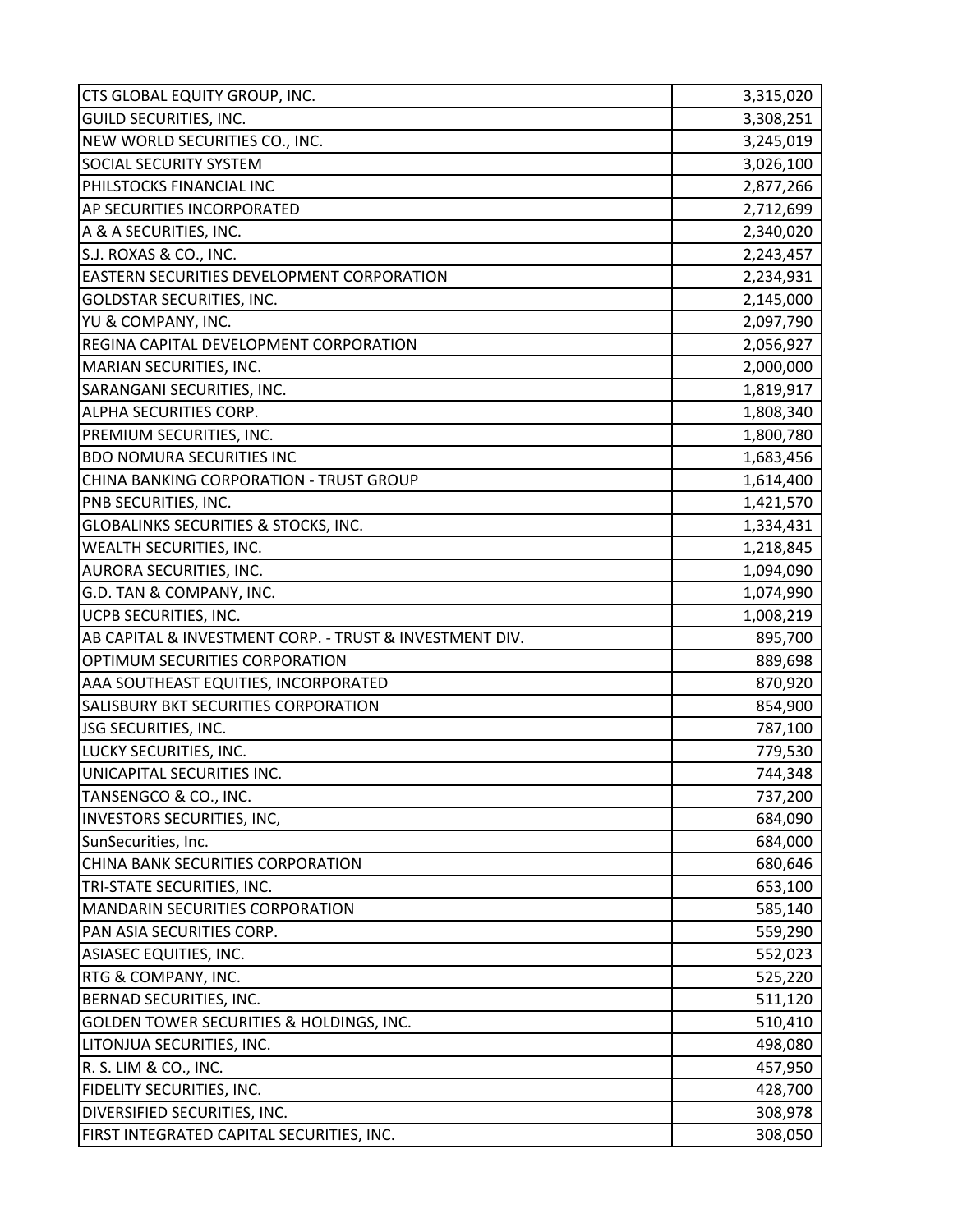| <b>ASTRA SECURITIES CORPORATION</b>                      | 285,410 |
|----------------------------------------------------------|---------|
| INTRA-INVEST SECURITIES, INC.                            | 251,040 |
| CAMPOS, LANUZA & COMPANY, INC.                           | 249,674 |
| EQUITIWORLD SECURITIES, INC.                             | 246,228 |
| I. ACKERMAN & CO., INC.                                  | 242,908 |
| I. B. GIMENEZ SECURITIES, INC.                           | 219,618 |
| LUYS SECURITIES COMPANY, INC.                            | 216,610 |
| A. T. DE CASTRO SECURITIES CORP.                         | 208,544 |
| <b>EAGLE EQUITIES, INC.</b>                              | 206,970 |
| WONG SECURITIES CORPORATION                              | 200,720 |
| <b>STRATEGIC EQUITIES CORP.</b>                          | 193,950 |
| DA MARKET SECURITIES, INC.                               | 187,420 |
| WESTLINK GLOBAL EQUITIES, INC.                           | 187,210 |
| CLSA PHILIPPINES, INC.                                   | 184,800 |
| UPCC SECURITIES CORP.                                    | 174,140 |
| VENTURE SECURITIES, INC.                                 | 161,973 |
| DEUTSCHE REGIS PARTNERS, INC.                            | 155,837 |
| DBP-DAIWA CAPITAL MARKETS PHILPPINES, INC.               | 154,800 |
| JAKA SECURITIES CORP.                                    | 152,410 |
| H. E. BENNETT SECURITIES, INC.                           | 114,180 |
| SECURITIES SPECIALISTS, INC.                             | 113,780 |
| <b>BA SECURITIES, INC.</b>                               | 110,248 |
| <b>EAST WEST CAPITAL CORPORATION</b>                     | 90,814  |
| BENJAMIN CO CA & CO., INC.                               | 81,140  |
| TIMSON SECURITIES, INC.                                  | 81,000  |
| <b>CUALOPING SECURITIES CORPORATION</b>                  | 76,372  |
| J.M. BARCELON & CO., INC.                                | 71,280  |
| LARRGO SECURITIES CO., INC.                              | 61,550  |
| THE HONGKONG & SHANGHAI BANKING CORP. LTD. - OWN ACCOUNT | 60,000  |
| SUPREME STOCKBROKERS, INC                                | 59,590  |
| LOPEZ, LOCSIN, LEDESMA & CO., INC.                       | 54,650  |
| <b>E.SECURITIES, INC.</b>                                | 52,760  |
| APEX PHILIPPINES EQUITIES CORPORATION                    | 51,100  |
| CENTURY SECURITIES CORPORATION                           | 45,815  |
| MARINO OLONDRIZ Y CIA                                    | 45,205  |
| PRYCE SECURITIES, INC.                                   | 41,244  |
| THE FIRST RESOURCES MANAGEMENT & SECURITIES CORP.        | 35,630  |
| PLATINUM SECURITIES, INC.                                | 35,000  |
| ASIAN CAPITAL EQUITIES, INC.                             | 34,709  |
| SINCERE SECURITIES CORPORATION                           | 34,250  |
| HIGHLAND SECURITIES PHIL., INC.                          | 27,500  |
| ARMSTRONG SECURITIES, INC.                               | 22,980  |
| B. H. CHUA SECURITIES CORPORATION                        | 21,470  |
| TRENDLINE SECURITIES CORPORATION                         | 21,376  |
| MACQUARIE CAPITAL SECURITIES (PHILIPPINES), INC.         | 15,710  |
| ASIA PACIFIC CAPITAL EQUITIES & SECURITIES CORP.         | 15,624  |
| ALL ASIA SECURITIES MANAGEMENT CORP.                     | 13,250  |